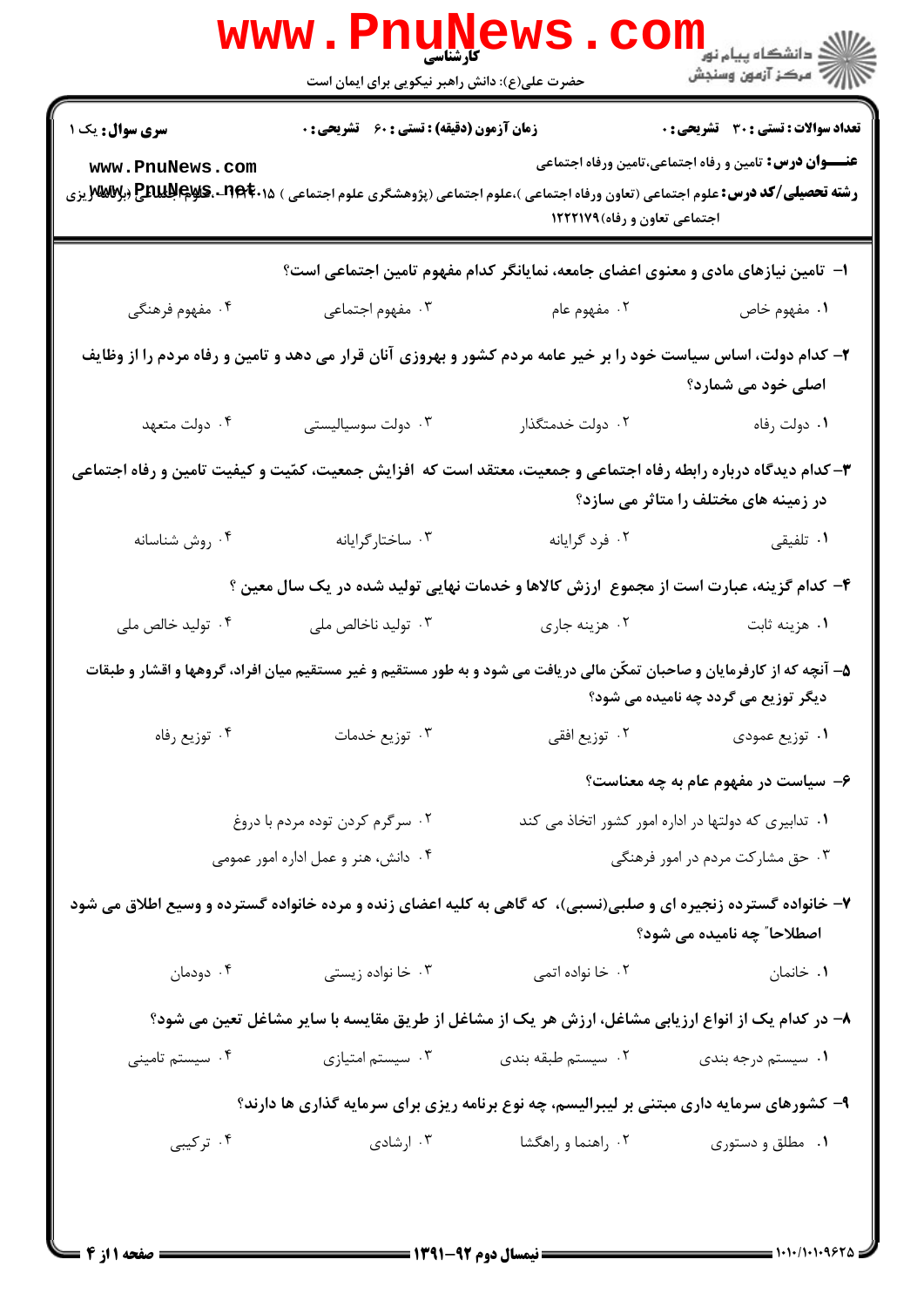| <b>WWW</b>                                                                                                                                                                      | کارشناسہ<br>حضرت علی(ع): دانش راهبر نیکویی برای ایمان است |                                                                                                                                                                                                                                       | ∑ دانشڪاه پيام نو <mark>ر</mark><br>ر <i>7</i> مرڪز آزمون وسنڊش |  |
|---------------------------------------------------------------------------------------------------------------------------------------------------------------------------------|-----------------------------------------------------------|---------------------------------------------------------------------------------------------------------------------------------------------------------------------------------------------------------------------------------------|-----------------------------------------------------------------|--|
| <b>سری سوال : ۱ یک</b>                                                                                                                                                          | <b>زمان آزمون (دقیقه) : تستی : 60 ٪ تشریحی : 0</b>        |                                                                                                                                                                                                                                       | تعداد سوالات : تستى : 30 - تشريحي : 0                           |  |
| www.PnuNews.com                                                                                                                                                                 |                                                           | <b>عنـــوان درس:</b> تامین و رفاه اجتماعی،تامین ورفاه اجتماعی<br><b>رشته تحصیلی/کد درس:</b> علوم اجتماعی (تعاون ورفاه اجتماعی )،علوم اجتماعی (پژوهشگری علوم اجتماعی ) <b>PAULA (PRULL) (بWW</b> Y یزی<br>اجتماعی تعاون و رفاه)١٢٢٢١٧٩ |                                                                 |  |
| ۱۰- این سوال که آدر حال حاضر در کدام یک از بخشهای صنعتی، کشاورزی و خدمات چه اندازه از نیروهای انسانی و اعضای<br>خانواده آنها شاغل اند ّ مربوط به کدام دسته از اطلاعات کمّی است؟ |                                                           |                                                                                                                                                                                                                                       |                                                                 |  |
|                                                                                                                                                                                 | ۲. آمارهای مربوط به موسسات                                |                                                                                                                                                                                                                                       | ۰۱ آمارهای جمعیتی                                               |  |
|                                                                                                                                                                                 | ۰۴ آمارهای اجتماعی                                        | ۰۳ آمارهای مالی                                                                                                                                                                                                                       |                                                                 |  |
|                                                                                                                                                                                 |                                                           |                                                                                                                                                                                                                                       | 11- ILO مخفف چه سازمانی است؟                                    |  |
|                                                                                                                                                                                 | ٠١ سازمان بين المللي خواروبار<br>۰۲ سازمان ملل متحد       |                                                                                                                                                                                                                                       |                                                                 |  |
|                                                                                                                                                                                 | ۰۴ سازمان بين المللي كار                                  |                                                                                                                                                                                                                                       | ۰۳ سازمان بهداشت جهانی                                          |  |
|                                                                                                                                                                                 |                                                           | ۱۲– کدام متفکر، خواهان جامعه آرمانی است که در آن همه مردم از تامین های اجتماعی بر خوردار باشند؟                                                                                                                                       |                                                                 |  |
| ۰۴ ارسطو                                                                                                                                                                        | ۰۳ افلاطون                                                | ۰۲ سقراط                                                                                                                                                                                                                              | ۰۱ سیسرون                                                       |  |
| ۱۳– کدام فیلسوف آلمانی، به منشا غیر مادی ایدئولوژی و تعقل هستی انسان تاکید داشت و فراهم آوردن شرایط مطلوب برای<br>آن را تامین کننده نیازهای اصلی و بنیادی انسان تعبیر کرده است؟ |                                                           |                                                                                                                                                                                                                                       |                                                                 |  |
| ۰۴ مارکس                                                                                                                                                                        | ۰۳ هگل                                                    | ۰۲ فوئرباخ                                                                                                                                                                                                                            | ۰۱ شوماخر                                                       |  |
|                                                                                                                                                                                 |                                                           |                                                                                                                                                                                                                                       | ۱۴- سه جنبه فایده گرایی و مطلوبیت کدامند؟                       |  |
|                                                                                                                                                                                 |                                                           | ٠١ مطلوبيت مطلق- مطلوبيت نسبي- مطلوبيت تلفيقي                                                                                                                                                                                         |                                                                 |  |
|                                                                                                                                                                                 | ۰۲ مطلوبیت زمانی- مطلوبیت مکانی- مطلوبیت مطلق             |                                                                                                                                                                                                                                       |                                                                 |  |
|                                                                                                                                                                                 | ۰۳ مطلوبیت مکانی - مطلوبیت تملک و تصرف - مطلوبیت ارزشی    |                                                                                                                                                                                                                                       |                                                                 |  |
|                                                                                                                                                                                 |                                                           | ۰۴ مطلوبیت مکانی - مطلوبیت ارزشی- مطلوبیت مطلق                                                                                                                                                                                        |                                                                 |  |
|                                                                                                                                                                                 |                                                           | ۱۵– امروزه از جمله هدفهای تکنوستروکتور ( ساختار فن) چیست؟                                                                                                                                                                             |                                                                 |  |
| ۰۲ به فعل در آوردن توانایی های بالقوه توده مردم                                                                                                                                 |                                                           |                                                                                                                                                                                                                                       | ٠١ به نظم در آوردن ساختارهای بوروكراتيك                         |  |
| ۰۴ جلوگیری از بروز مشکلات عاطفی در زندگی مردم                                                                                                                                   |                                                           | ۰۳ در گیرکردن مردم با مشکلات زندگی روزمره                                                                                                                                                                                             |                                                                 |  |
| ۱۶– در زمینه بیمه ها و انواع آن، اکثر کشورهای اروپایی از الگو و معیار کدام قانون کشور آلمان بهره برداری کرده اند؟                                                               |                                                           |                                                                                                                                                                                                                                       |                                                                 |  |
| ۰۴ قانون بیسمارک                                                                                                                                                                | ۰۳ قانون راديكال                                          | ۰۲ قانون سوسيال                                                                                                                                                                                                                       | ۰۱ قانون فقرا                                                   |  |
| ۱۷- در بیانیه فیلادلفیا، شرط لازم برای صلح پایدار پس از جنگ چه چیز ذکر شده است؟                                                                                                 |                                                           |                                                                                                                                                                                                                                       |                                                                 |  |
| ۰۴ نظارت                                                                                                                                                                        | $\cdot$ ۳ سیاست                                           | ۰۲ رفاه                                                                                                                                                                                                                               | ۰۱ عدالت                                                        |  |
|                                                                                                                                                                                 |                                                           |                                                                                                                                                                                                                                       |                                                                 |  |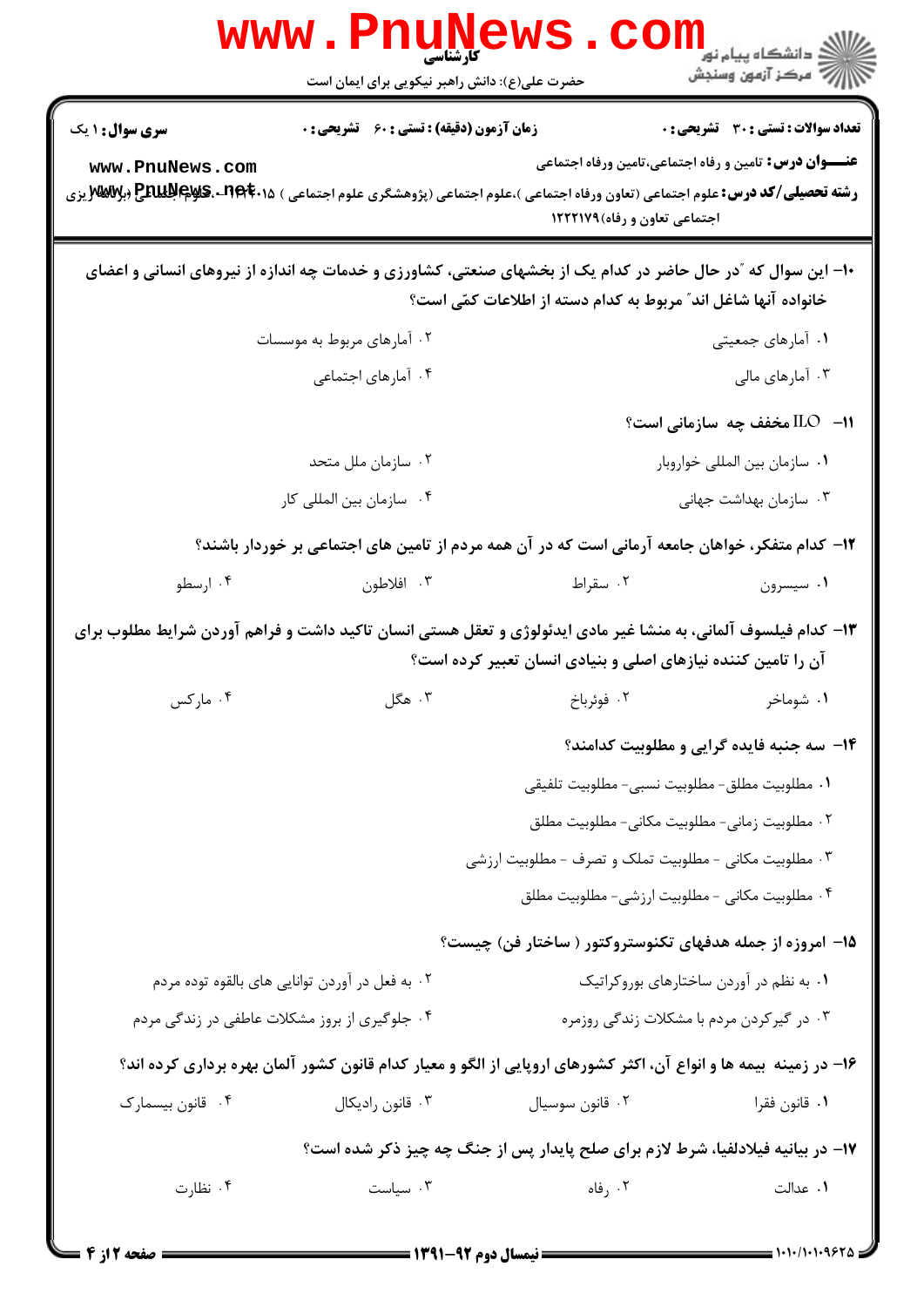|                                                                                                                          | <b>WWW.FNUNEWS</b><br><b>کارشناسی</b><br>حضرت علی(ع): دانش راهبر نیکویی برای ایمان است                      |                                                                                                                                                                                                                                             | د دانشگاه پیام نور<br>ا∜ مرکز آزمون وسنجش      |
|--------------------------------------------------------------------------------------------------------------------------|-------------------------------------------------------------------------------------------------------------|---------------------------------------------------------------------------------------------------------------------------------------------------------------------------------------------------------------------------------------------|------------------------------------------------|
| <b>سری سوال : ۱ یک</b>                                                                                                   | <b>زمان آزمون (دقیقه) : تستی : 60 ٪ تشریحی : 0</b>                                                          |                                                                                                                                                                                                                                             | <b>تعداد سوالات : تستی : 30 ٪ تشریحی : 0</b>   |
| www.PnuNews.com                                                                                                          |                                                                                                             | <b>عنـــوان درس:</b> تامین و رفاه اجتماعی،تامین ورفاه اجتماعی<br><b>رشته تحصیلی/کد درس:</b> علوم اجتماعی (تعاون ورفاه اجتماعی )،علوم اجتماعی (پژوهشگری علوم اجتماعی ) <b>۱۵۰*۲۹۴۰،BPپایلالیج برWWT</b> بزی<br>اجتماعی تعاون و رفاه) ۱۲۲۲۱۷۹ |                                                |
|                                                                                                                          |                                                                                                             | <b>۱۸</b> - عمر خدمتی با چه چیزهای مستقیما همبستگی دارد؟                                                                                                                                                                                    |                                                |
|                                                                                                                          | ۰۲ مطلوبیت خدمت و فایده                                                                                     |                                                                                                                                                                                                                                             | ۰۱ مطلوبیت مکانی و فایده                       |
|                                                                                                                          | ۰۴ محرومیت و مطلوبیت                                                                                        |                                                                                                                                                                                                                                             | ۰۳ فایده و رفاه                                |
|                                                                                                                          |                                                                                                             | <b>۱۹</b> - یکی از نتایج بارز ظهور و نشر اسلام در ایران چیست؟                                                                                                                                                                               |                                                |
|                                                                                                                          | ۰۲ زیادتر شدن طبقات و مراتب                                                                                 | ۰۱ از میان رفتن طبقات و مراتب                                                                                                                                                                                                               |                                                |
| ۰۴ افزايش تعداد فقرا                                                                                                     |                                                                                                             | ۰۳ افزایش بوروکراسی در ایران                                                                                                                                                                                                                |                                                |
|                                                                                                                          |                                                                                                             |                                                                                                                                                                                                                                             | ۲۰- ارکان سه گانه صندوق تعاون و احتیاط چه بود؟ |
|                                                                                                                          | ۰۲ بازرسان - ناظران - مديران                                                                                | ٠١ هيات مديره- مجمع عمومي- هيات نظارت                                                                                                                                                                                                       |                                                |
|                                                                                                                          | ۰۴ هیات مدیره- مجمع عمومی- شورای عالی                                                                       |                                                                                                                                                                                                                                             | ۰۳ رئيس - مدير - معاون                         |
|                                                                                                                          |                                                                                                             | <b>۲۱</b> - بیمه بیکاری جزءکدام دسته از خدمات برای بیمه شدگان است ؟                                                                                                                                                                         |                                                |
| ۰۴ میان دوره ای                                                                                                          | ۰۳ کوتاه مدت                                                                                                | ۰۲ بلند مدت                                                                                                                                                                                                                                 | ۰۱ دائمی                                       |
| <b>۲۲</b> – کدام مورد، به معنای پیشامدی است غیر مترقبه که در نتیجه عمل بیمه شده و یا عامل خارجی به طور ناگهانی رخ می دهد |                                                                                                             | و موجب صدماتی به جسم یا روان بیمه شده می گردد؟                                                                                                                                                                                              |                                                |
| ۰۴ غرامت                                                                                                                 | ۰۳ حادثه                                                                                                    | ۰۲ ضمان                                                                                                                                                                                                                                     | ۰۱ بیمه                                        |
|                                                                                                                          | ۲۳- چنانچه درجه قدرت کار بیمه شده بین ۳۳ تا ۶۶ در صد باشد دچار چه نوع از کار افتادگی شده است؟               |                                                                                                                                                                                                                                             |                                                |
| ۰۴ مقطوع                                                                                                                 | ۰۳ مطلق                                                                                                     | ۰۲ جزئی                                                                                                                                                                                                                                     | ۰۱ کلی                                         |
|                                                                                                                          |                                                                                                             | ۲۴– کدام گزینه در مورد قانون باز نشستگی صحیح نمی باشد ؟                                                                                                                                                                                     |                                                |
|                                                                                                                          | ۰۲ سن بیمه شده مرد ۶۰ سال                                                                                   | ۰۱ حداقل ۱۰ سال سابقه پرداخت حق بیمه                                                                                                                                                                                                        |                                                |
|                                                                                                                          | ۰۴ داشتن حداقل ۲۰ درصد از کارافتادگی                                                                        | ۰۳ سن بیمه شده زن ۵۵ سال                                                                                                                                                                                                                    |                                                |
|                                                                                                                          | ۲۵- به منظور اعمال نظارت دولت در اجرای قوانین مربوط به بخش تعاونی، چه سازمانی تاسیس شد؟                     |                                                                                                                                                                                                                                             |                                                |
| ۰۴ وزارت کشاورزی                                                                                                         | ۰۳ اداره تعاون                                                                                              | ۰۲ وزارت صنایع                                                                                                                                                                                                                              | ۰۱. اداره کار                                  |
|                                                                                                                          | ۲۶- تدارک امکانات توانبخشی، نظیر فیزیو تراپی و گفتار درمانی جز کدام دسته از خدمات ارائه شده به معلولان است؟ |                                                                                                                                                                                                                                             |                                                |
| ۰۴ خدمات فعال                                                                                                            | ۰۳ خدمات رایگان                                                                                             | ٠٢ خدمات غير فعال                                                                                                                                                                                                                           | ۰۱ خدمات فرهنگ <sub>ی</sub>                    |
|                                                                                                                          |                                                                                                             |                                                                                                                                                                                                                                             |                                                |